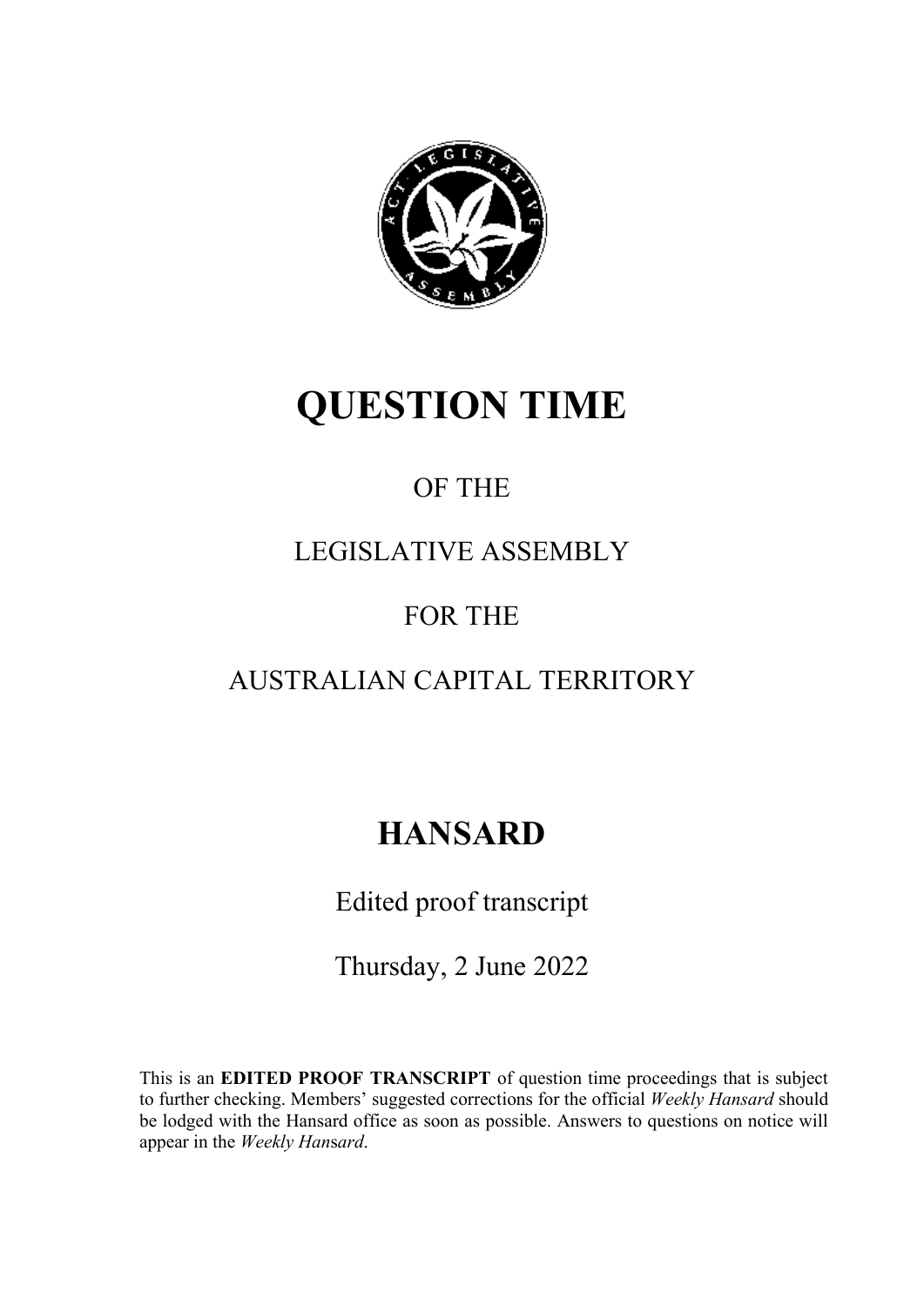#### **Thursday, 2 June 2022**

| Questions without notice: |  |
|---------------------------|--|
|                           |  |
|                           |  |
|                           |  |
|                           |  |
|                           |  |
|                           |  |
|                           |  |
|                           |  |
|                           |  |
|                           |  |
|                           |  |
|                           |  |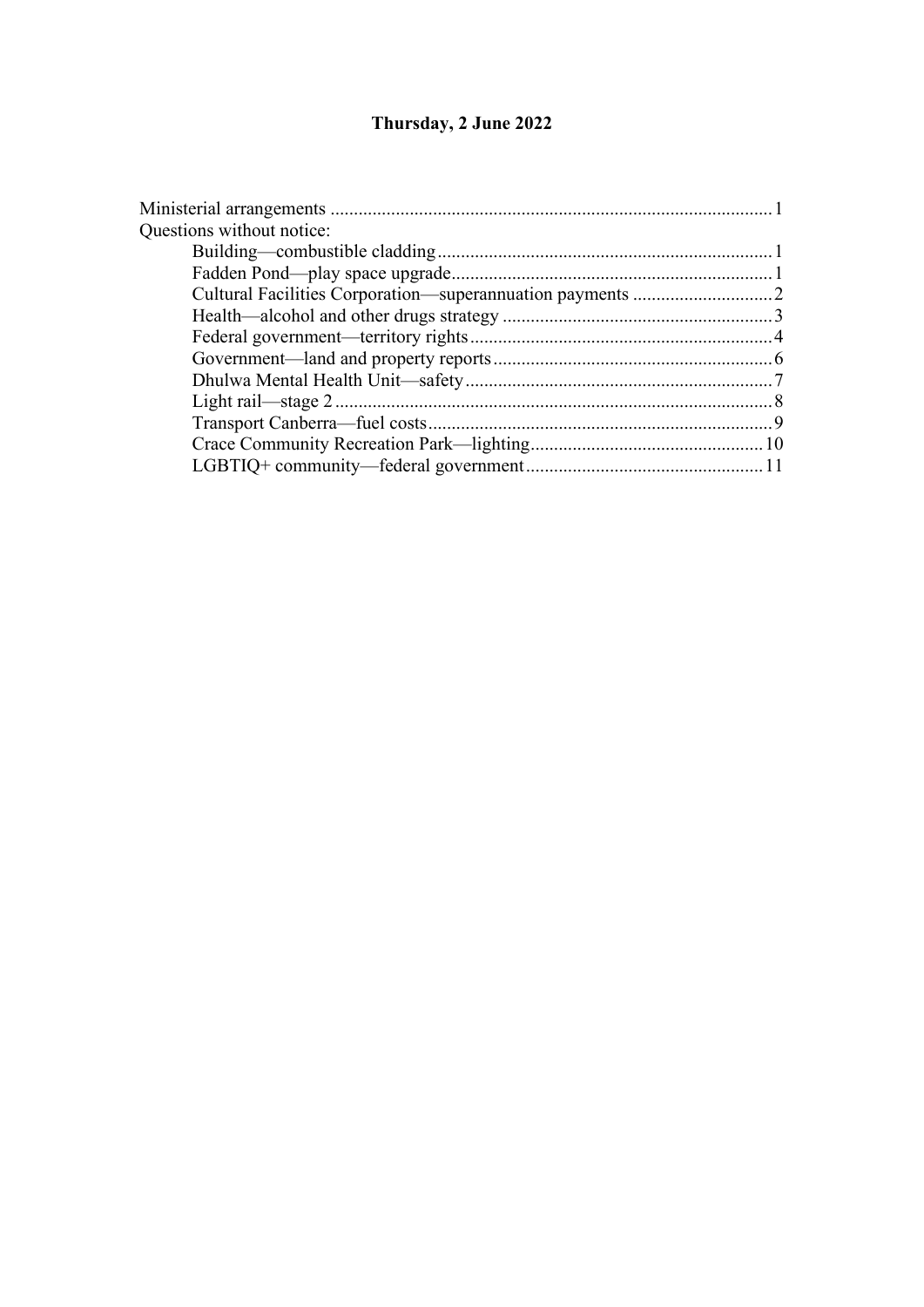#### <span id="page-2-0"></span>**Ministerial arrangements**

**MR BARR** (Kurrajong—Chief Minister, Treasurer, Minister for Climate Action, Minister for Economic Development and Minister for Tourism) (2.00): Madam Speaker, again Minister Vassarotti is unable to be at question time, so the questions will be to Minister Gentleman and Minister Berry, as per yesterday.

#### <span id="page-2-2"></span><span id="page-2-1"></span>**Questions without notice Building—combustible cladding**

**MS LEE**: My question is to the Minister for Sustainable Building and Construction, whether it is Minister Gentleman or Minister Vassarotti.

Minister Gentleman, yesterday you said, at the conclusion of question time:

Madam Speaker, in relation to my answer to Mr Cain on combustible cladding, I can advise that no DA fees are applicable.

However, at a recent combustible cladding forum where over 100 people attended, Minister Vassarotti said that development application fees cannot and will not be waived. Which statement is correct—yours or Minister Vassarotti's?

**MR GENTLEMAN**: I thank Ms Lee for the question. The position is that DA fees are not applicable for the removal of asbestos cladding or combustible cladding.

**MS LEE**: Minister, can you please clarify whether DA fees are applicable for remediation works on combustible cladding, and why is your government putting forward confusing information that is contradictory?

**MR GENTLEMAN**: I thank Ms Lee for the follow-up question. To make it very clear, there is no DA applicable for the removal of combustible cladding on those buildings; so, therefore, no fees apply.

**MR PARTON**: Minister, who is really making decisions on the combustible cladding issue? Is it you or is it Minister Vassarotti?

**MR GENTLEMAN**: Minister Vassarotti has the portfolio for this particular subject. I have the planning portfolio. I am in control of the planning portfolio, which includes development applications. But in this case, if you were removing combustible cladding you would not need a development application.

#### <span id="page-2-3"></span>**Fadden Pond—play space upgrade**

**MS LAWDER**: My question is to the minister for city services. Minister, after copious amounts of correspondence from me to you, and also a community petition, about the tower in the playground at Fadden Pond, I note that the tower has been removed this week. When can residents expect a replacement for the tower to be available for community use?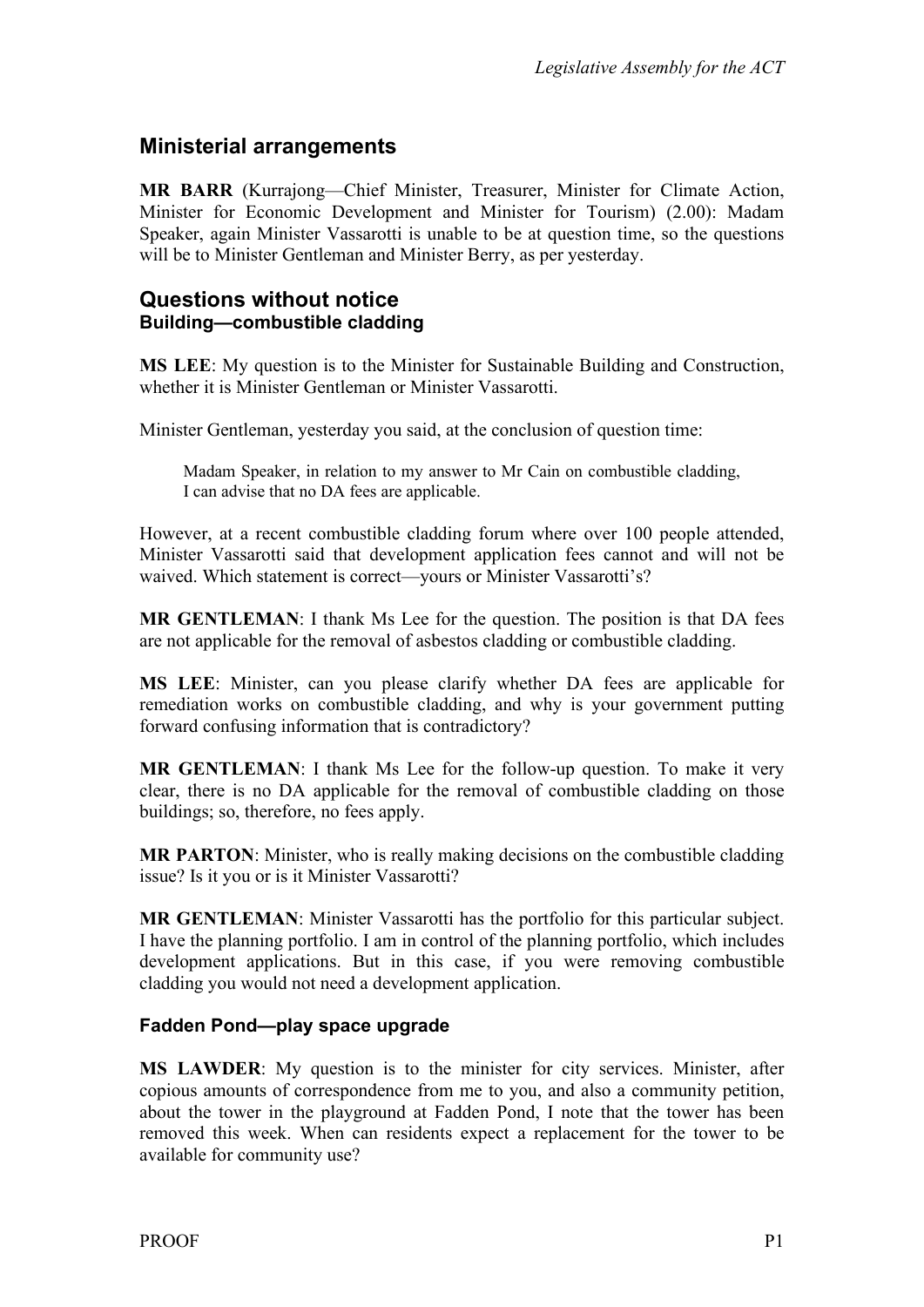**MR STEEL**: The ACT government has outlined the playgrounds that we intend to upgrade throughout this term. We are in the process of consulting with communities in each of those locations around what they would like to see as part of those upgrades; and, of course, we also consulted on a new play space strategy, which has been finalised and released to the community, and which will inform future play space upgrades going forward. At this stage there are no plans to provide further upgrades at Fadden.

**MS LAWDER**: Minister, to be quite clear, are you saying that the tower has been removed but at this point there is no replacement equipment planned for that playground?

**MR STEEL**: As Ms Lawder is aware, the tower has not been in use for some time, having been blocked off for safety reasons. But there is existing equipment in that park. It may be that further improvements are identified in the future, but the ACT government has outlined which playgrounds will be upgraded over this term, and they are the ones that we brought to the election, based on an evidence base around community input—the play spaces forum that we undertook was part of a deliberative democracy process with the community. Of course, there are ongoing condition audits of our existing play spaces.

**MR PARTON**: Minister, why aren't you listening to the residents and installing a new piece of equipment for the Fadden community, as they have requested?

**MR STEEL**: We have listened, by removing that particular item in the play space, which is still broadly functional.

#### <span id="page-3-0"></span>**Cultural Facilities Corporation—superannuation payments**

**MR CAIN**: My question is to the Minister for the Arts. Minister, an article in the ABC was released today, stating that the ACT government has admitted to underpaying superannuation for the past 13 years to 663 current and former staff members of the Cultural Facilities Corporation, for which you are the responsible minister. The Cultural Facilities Corporation was made aware of this error in 2020. Minister, why has it taken two years for this issue to be addressed by the ACT government?

**MS CHEYNE**: To clarify, there was an unfortunate misreporting in the ABC article this morning. This was an issue that was self-identified by the CFC in March 2020 through an internal audit, and the CFC subsequently engaged external expertise to ensure that all staff are correctly repaid. It has taken a long time—it has taken until now—to resolve this issue, but that is due to the volume and complexity of data analysis and the cross-checking that was needed, including reviewing 69,000 individual pay slips. The CFC also needed to engage external expertise to fully identify and to quantify the underpayments, including a specific dollar figure for each person whose super payments were affected.

I note, as well, that not only has the CFC been investigating this issue, but they have resolved the issue in the time that has passed.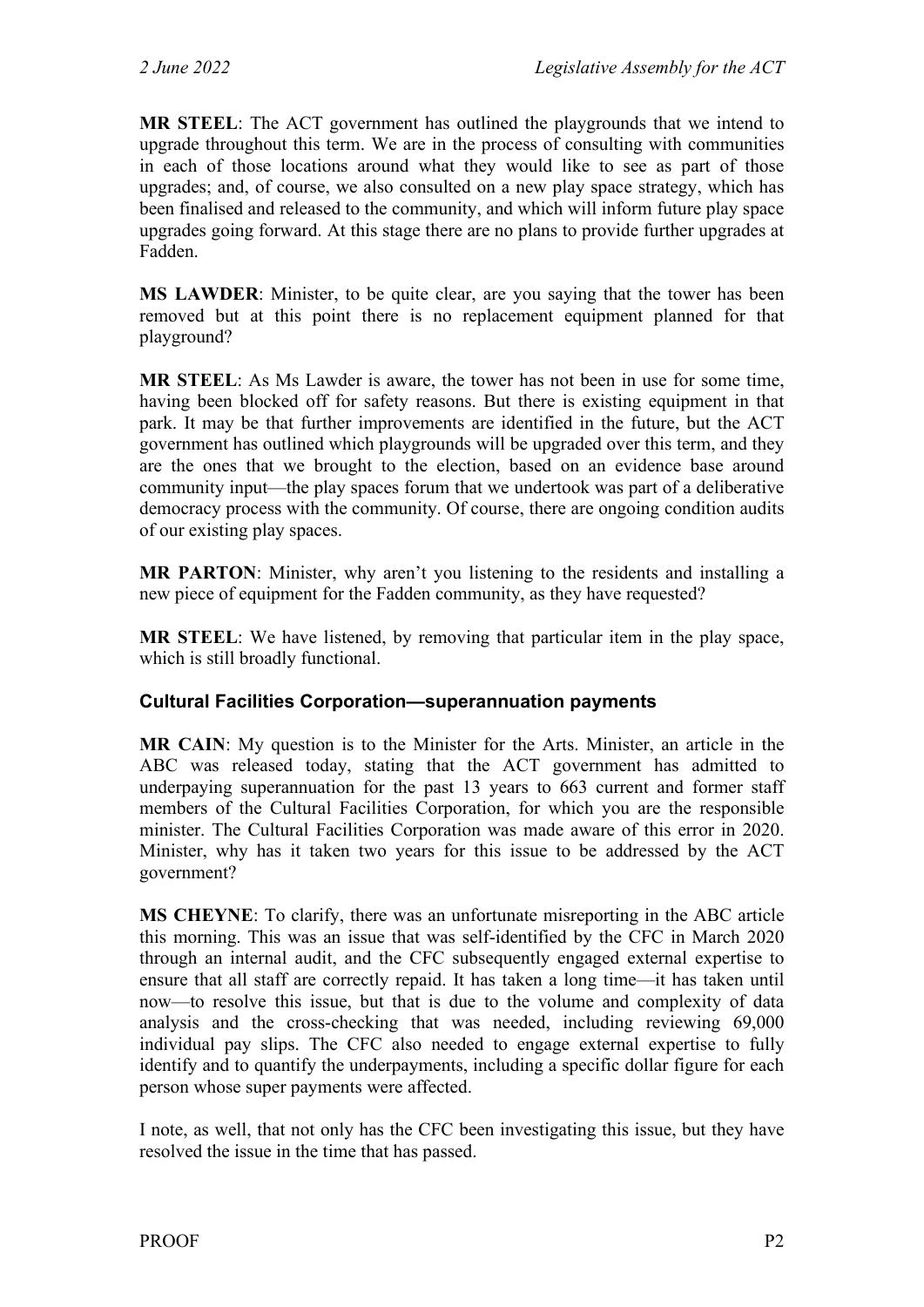**MR CAIN**: Minister, what assurance can you give Canberrans that this is not happening to other ACT public service employees?

**MS CHEYNE**: This was a result of an incorrect software setting that came about due to human error.

**MS LAWDER**: I have a supplementary question. Minister, by what date will this issue be completely fixed, and how much is owing to ACT PS employees at the CFC.

**MS CHEYNE**: I thank Ms Lawder for the question. The CFC has already paid the total underpayment sum to the Australian Taxation Office, and they will pay it, with interest, into the super accounts of the impacted staff in the coming months. So the timing of this is now in the ATO's hands. The CFC has done everything it is required to do.

I note that this has been a regrettable situation. I know that CFC has apologised, and I would like to echo that apology. All past and present affected CFC staff have been contacted. There was an all-staff meeting earlier this week and there will be another one next week. The combined underpayment amounts total \$315,704, and the average underpayment is just under \$500. As Mr Cain noted before, there are 633 staff. But, to the extent that the CFC has done all that it can to resolve this issue, it has.

#### <span id="page-4-0"></span>**Health—alcohol and other drugs strategy**

**MR DAVIS**: My question is to the Minister for Health. Minister, given Mr Pettersson's private member's bill to decriminalise the possession of drugs and the subsequent committee inquiry, I have been meeting with a lot of stakeholders in the alcohol and other drug sector space. One of the things that have been brought up with me regularly is their ambition to see the government do more around tobacco control and smoking cessation. Can you outline how tobacco control and smoking cessation are going to be included in the next ACT drug strategy?

**MS STEPHEN-SMITH**: I thank Mr Davis for the question. I note that he is asking for an announcement of future policy, which I will not be making at this point in time. But what I can inform him is that the drug strategy action plan 2018-2021 includes objectives to reduce the exposure of the ACT community, including children, to second-hand smoke and to reduce smoking rates, particularly among high-risk population groups, through both population and targeted measures. This is already a priority under the drug strategy action plan and I have no doubt that it will continue to be a priority for the ACT government.

I expect to table the outcomes and progress made against the actions in the first drug strategy action plan in the coming week, which will demonstrate that almost all of the actions were completed or partially completed, even accounting for and despite the impact of COVID-19. The next drug strategy action plan is currently being developed across government and with key stakeholders and partners in the alcohol and other drug treatment sector.

The ACT Health Directorate is working with other directorates to act on disrupting the uptake of vaping in particular, a relatively new challenge in this space,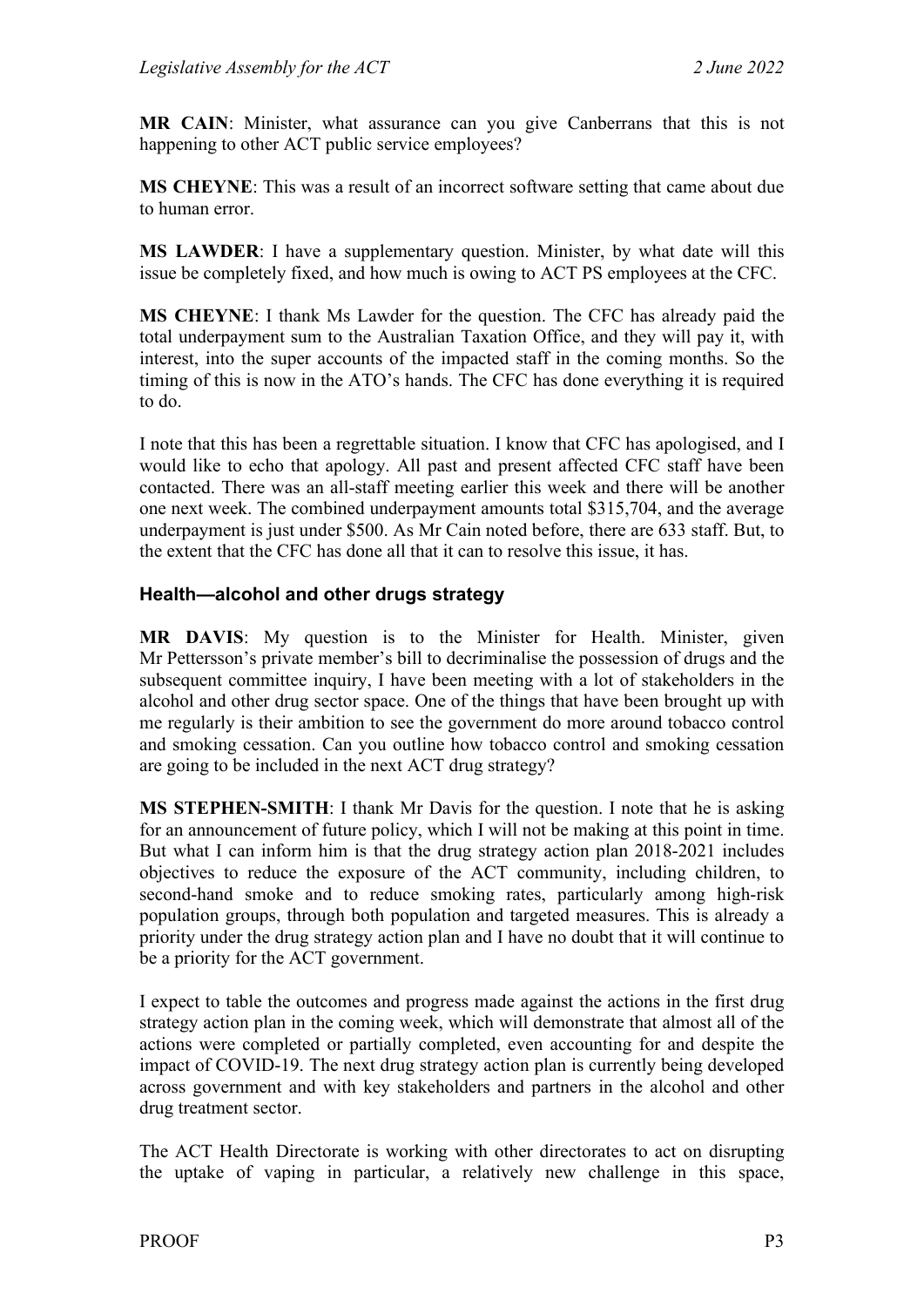encouraging smokers to reduce or quit risky behaviour such as smoking and vaping and to continue reducing the impact of nicotine products in the ACT. I introduced the Health Legislation Amendment Bill 2022 in April, which includes provisions to improve compliance around e-cigarettes and sales of those to those under 18. Indeed, just the other day I had some correspondence to my office from a parent expressing concern about the ease with which their young person under the age of 18 could get hold of vaping products. This is a significant challenge for the community. Without making any specific policy announcements, I have no doubt that this has been raised by stakeholders and will be part of the response in the next drug strategy action plan.

**MR DAVIS**: Minister, will the government consider an evaluation of the Smoke-Free Public Places Act as part of the next drug strategy?

**MS STEPHEN-SMITH**: I am happy to take on board that suggestion from Mr Davis and from the community around considering the impact of the Smoke-Free Public Places Act and whether that needs to be amended or expanded or changed in some way. Of course, that is around the impact of second-hand smoke on people. A key policy emphasis that we have had over the last little while is ensuring that those people who have higher rates of smoking, or those groups in our community who have higher rates of smoking, are specifically supported through campaigns and services.

While smoking rates in the community have generally fallen over the last period of time—and I think it is important to recognise the success in the ACT where the proportion of daily smokers fell by more than half between 2001 and 2019, from 18.4 per cent to 8.2 per cent—we see an ongoing challenge in those groups in our community who experience various forms of disadvantage and discrimination. That is why a number of the measures that we take, including our Healthy Canberra grants, are particularly focused on that. For example, the Directions "butt it out!" smoking support program is an evidence-based program aiming to address tobacco dependency in a busy alcohol and other drug treatment and primary care service. It is really leading to a sustained practice of tobacco use intervention and supporting clients to successfully quit smoking. The Cancer Council's "tackling tobacco in the ACT" is an integrated program aiming to reduce health and social inequalities through addressing smoking in disadvantaged communities. There is also Worldview Foundation's work on a pre-release non-Indigenous supplement, along with post-release activity support.

**MR BRADDOCK**: Minister, has the ACT government costed the impact of tobacco on the ACT community?

**MS STEPHEN-SMITH**: I will take that question on notice. I am not sure whether we have done a specific costing, but we do know, of course, that tobacco smoking is and has been one of the most significant impacts on the health system and on people's individual health. It remains the leading cause of preventable disease and death in Australia. There is a lot of work nationally, of course, about the impact of tobacco smoking on the health of Australians and the cost of that to our community. I will take Mr Braddock's question about whether we have a specific costing in the ACT on notice.

#### <span id="page-5-0"></span>**Federal government—territory rights**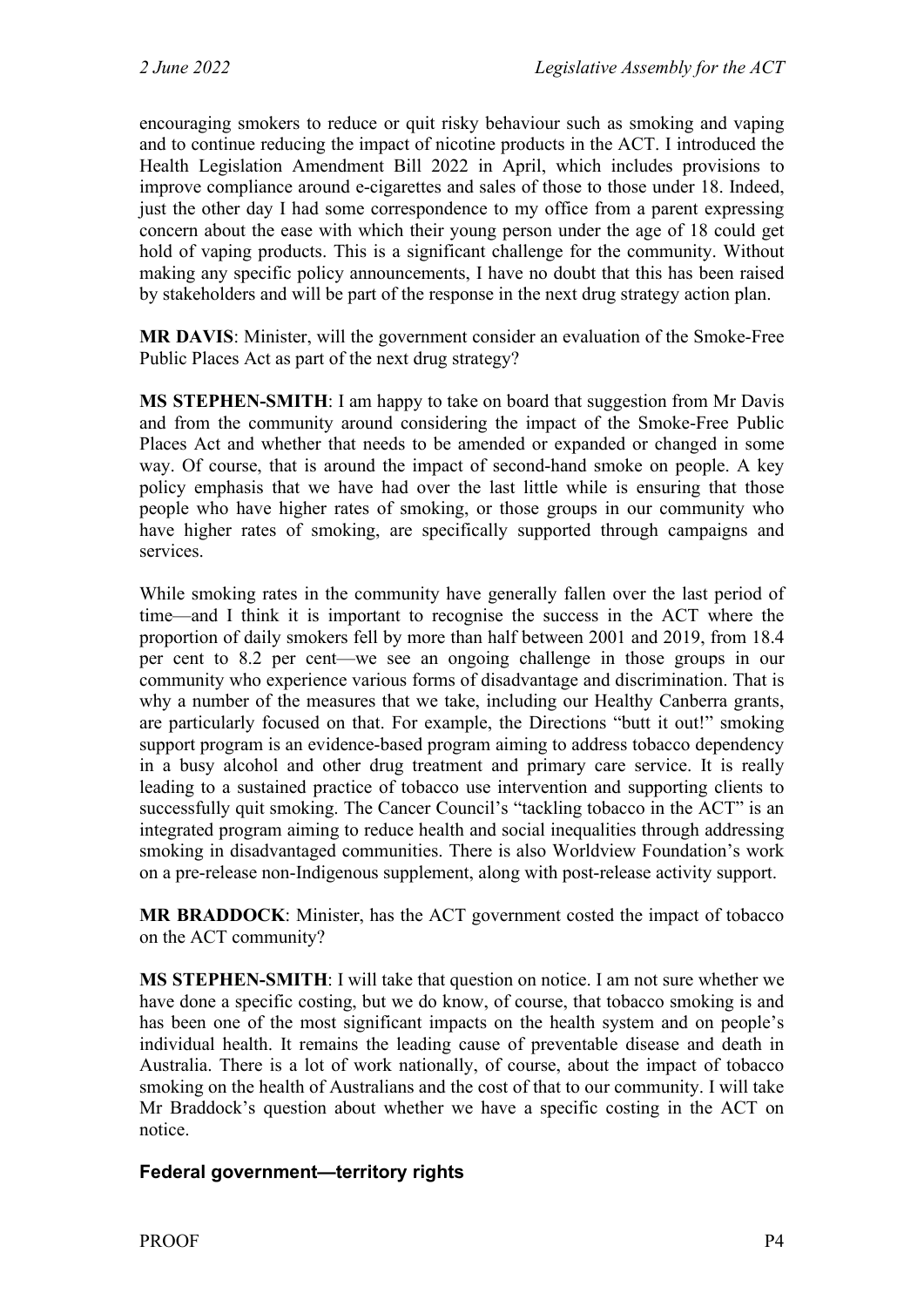**MR PETTERSSON**: My question is to the Chief Minister. Chief Minister, given the federal election result, is the ACT in a better position to have its territory rights restored? What is the ACT government doing in anticipation of this change?

**MR BARR**: I thank Mr Pettersson for the question. The clear answer is yes, we are in a better position to have territory rights restored, both in the house and in the Senate. It would be necessary for a repeal bill to pass both houses to remove the clause from the Australian Capital Territory (Self-Government) Act that prevents the ACT, and the equivalent clause in the Northern Territory (Self-Government) Act that prevents the Northern Territory parliament, from making laws with respect to voluntary assisted dying.

Every other jurisdiction in Australia has now gone down this legislative path, to the extent that there are now six working models or legislative examples. We are in a position to commence work on the preparation of a consultation document and our own draft legislation that would enable voluntary assisted dying in the territory. This needs to begin with a comparative examination of the laws passed in the six states and to draw from the evidence and community views heard during the end of life choices inquiry held in the last term of this place.

In short, we want to be ready with a draft piece of legislation by the time the federal parliament completes its process around, hopefully, removing the legislative barrier to the territory parliament debating this. We do not want a linear process where we wait for that to happen and then we commence work. We will commence work now so that we are ready to debate this matter as soon as we are allowed to.

There will of course be a need for due process in relation to any piece of legislation that comes into this place. That would, inevitably, given its complexity and seriousness, involve a referral to an Assembly committee for examination, but we need to have a draft piece of legislation ready for that committee to examine. That work gets underway as soon as possible.

**MR PETTERSSON**: Chief Minister, what previous attempts have been made to restore territory rights and why did they fail?

**MR BARR**: Since 1997 there have been many efforts, in terms of persuasion, following almost every federal election, seeking for the parliament of that new term to address this issue. The most recent attempt to restore territory rights was in 2018, with a private member's bill from a Liberal Democrats senator, David Leyonhjelm. I do not think many people in this place would have much in common with the views of David Leyonhjelm, but in this instance "any port in a storm"! So we were very happy to swing in behind that legislative reform.

It got very close. Firstly, credit to former Senator Leyonhjelm for bringing it forward. He did not represent the ACT; he was a New South Wales senator. So the fact that we got support from outside the territories for this was encouraging. The disappointing matter was that one of the territory's own senators voted against that legislation and that turned out to be the decisive vote in defeating it.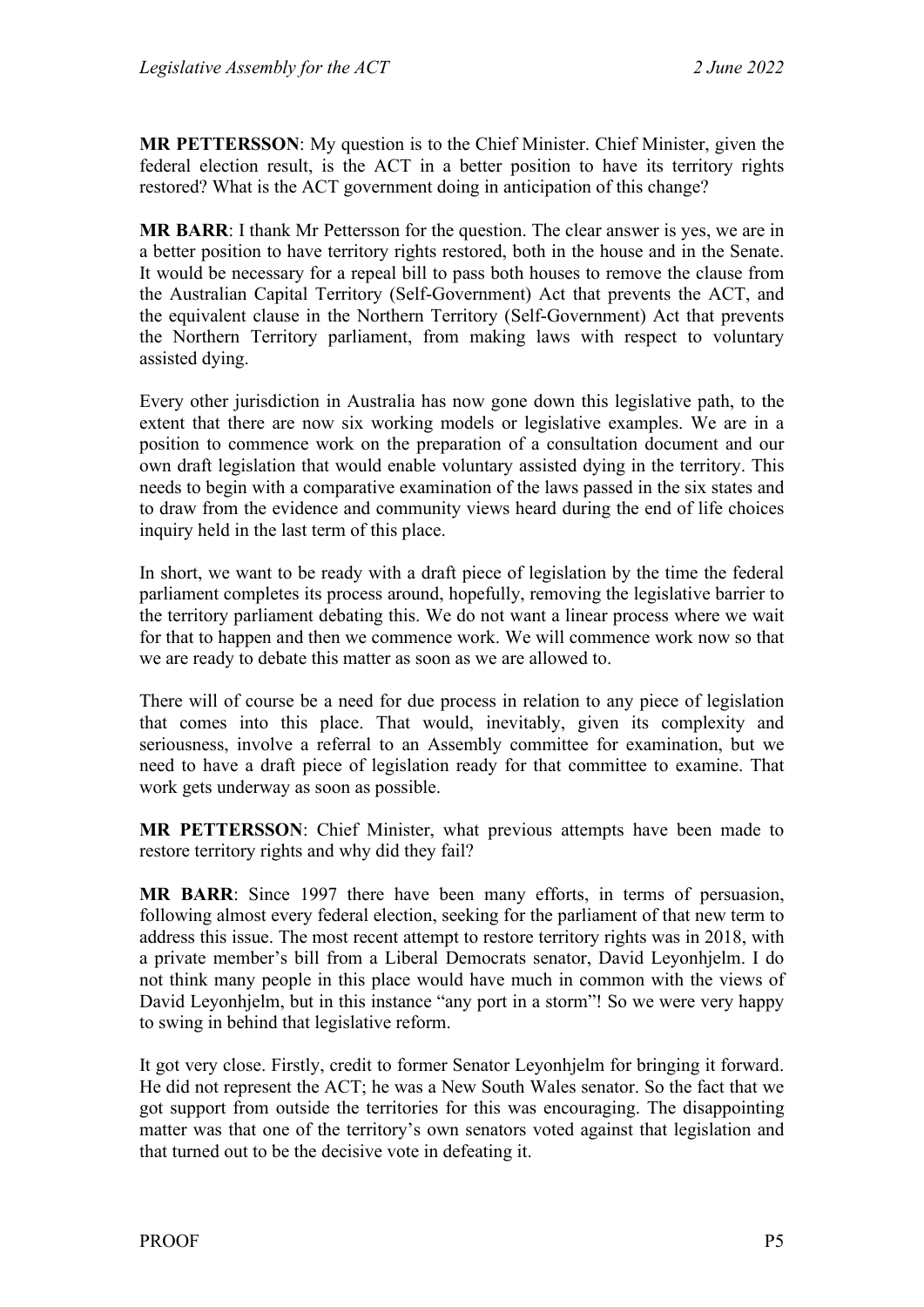We then saw a former Northern Territory senator, CLP Senator Sam McMahon, introduce a private member's bill last year. Following a discussion with our former senator, it included the Northern Territory but excluded the ACT, extraordinarily. So we have had a few efforts in recent times. I think the people of Canberra have pretty conclusively settled this matter by voting out the senator who stood in the way, so we are now a step closer to getting this done for the people of the ACT.

**MS ORR**: Chief Minister, why is it important that the ACT can consider making laws with respect to voluntary assisted dying?

**MR BARR**: I thank Ms Orr for the supplementary. We know that Canberrans care about this issue. We know that community opinion is 80 and 90 per cent in support. We have seen that in many surveys. There is no statistical error here. It is not even close. It is overwhelming: the community wants to see this change. It has occurred in every Australian state. The views of Canberrans and the Australian people are very clear.

I know we have enough respect for ourselves in this chamber—and I think that is held across all parties—that we are mature enough to legislate on this issue. So I am glad that the new Prime Minister agrees with that. I hope that my friend and colleague Andrew Leigh will be able to introduce a private member's bill into the lower house, the House of Representatives, very soon after the house reconvenes, which I understand will be in late July. It will obviously need to pass through both the house and the Senate in order to repeal the Andrews bill.

I know it is on the way, so we need to get ready for this change—to the extent that this is putting everyone in this place on notice that we need to turn our minds to this issue and to have a good process to develop the best piece of legislation in Australia. I think we are up to that task.

#### <span id="page-7-0"></span>**Government—land and property reports**

**MR MILLIGAN**: My question is to the Minister for Planning and Land Management. In your government's response to the 2020 Auditor-General's report on land supply and release, you agreed to table land and property reports as quickly as possible, in the name of transparency around land sales. Minister, it is now June, and the land and property report for July to December 2021, which is nearly six months ago, has not yet been published. Why not?

**MR GENTLEMAN**: I thank Mr Milligan for his question. I will take that on notice.

**MR MILLIGAN**: Minister, will you also delay publication of the report for January to June 2022 by 12 months?

**MR GENTLEMAN**: That is a hypothetical question. We have not made any decisions on that yet.

**MS LEE**: Minister, when will you publish the report for July to December 2021? Why does it take six months to compile a report on land sales?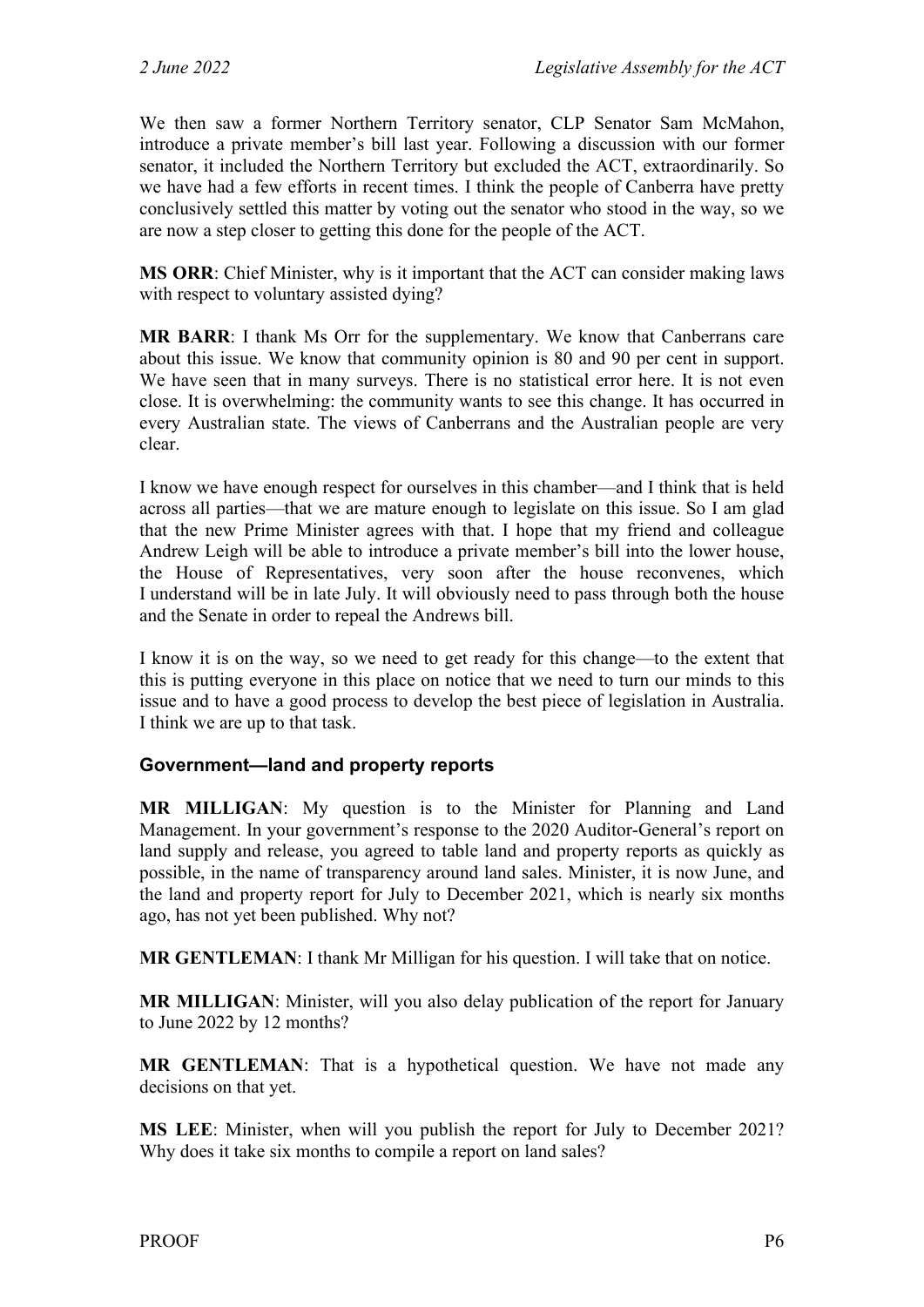**MR GENTLEMAN**: As soon as the work is completed, we will be able to publish that report. There has been quite a bit of work to do in ensuring that we have all of the correct data for publishing, to make sure that Canberrans understand what we are doing.

#### <span id="page-8-0"></span>**Dhulwa Mental Health Unit—safety**

**MRS KIKKERT**: My question is to the Minister for Mental Health. On Monday you released the terms of reference for the Dhulwa inquiry. As well as nurses being attacked, security guards have been assaulted while protecting staff, including a guard who had his cheekbone shattered defending a doctor. Guards have suggested measures to improve safety, including cameras in seclusion rooms, carrying handcuffs, and body-worn cameras, but all have been declined. Minister, have you spoken to security guards who have been attacked, and what did they tell you?

**MS DAVIDSON**: Thank you for the question. I have been advised of a number of things that are being done to improve safety at Dhulwa, and I will be very happy to talk further with representatives of the security guards if they would like to. The safety strategies include reinvigorating the SafeWards methodology, dynamic ISBAR—which stands for "Introduction, Situation, Background Assessment Recommendations"—and read back has been introduced, which is being used by clinical and security teams to assess risk and develop a plan before approaching or undertaking any conversations with someone who is receiving care that might result in agitation or violence towards team members, including security. There are a number of other activities that are improving security. I could go through them all now, but I suspect that these have all been answered in a question on notice, already. I hope that that has satisfied you.

**MRS KIKKERT**: Minister, will the Dhulwa inquiry examine safety measures which security guards have called for, including body-worn cameras, handcuffs and cameras in seclusion rooms?

**MS DAVIDSON**: Thank you. The nature of appointing an independent chair means that they will address whatever issues they feel are relevant within the terms of reference, and the terms of reference do address the human rights of people receiving care as well as the safety of people who are working in Dhulwa, and that would include all of the staff there. I will leave it to the independent chair to determine who they need to speak to and what issues in detail need to be addressed. But there will be opportunities for submissions and for hearings, and I would hope that anyone who feels that they have relevant information to contribute will be able to make a submission.

**MR CAIN**: I have a supplementary question. Minister, will you commit to implementing all of the recommendations in the preliminary and final reports?

**MS DAVIDSON**: I am expecting to receive the preliminary report around 12 weeks after the inquiry has started, and I am very much looking forward to receiving that report and being able to then engage in conversation with the ANMF and with CHS about how we can go about implementing the recommendations that will be made. But now knowing what the recommendations are yet, I will have to wait until I have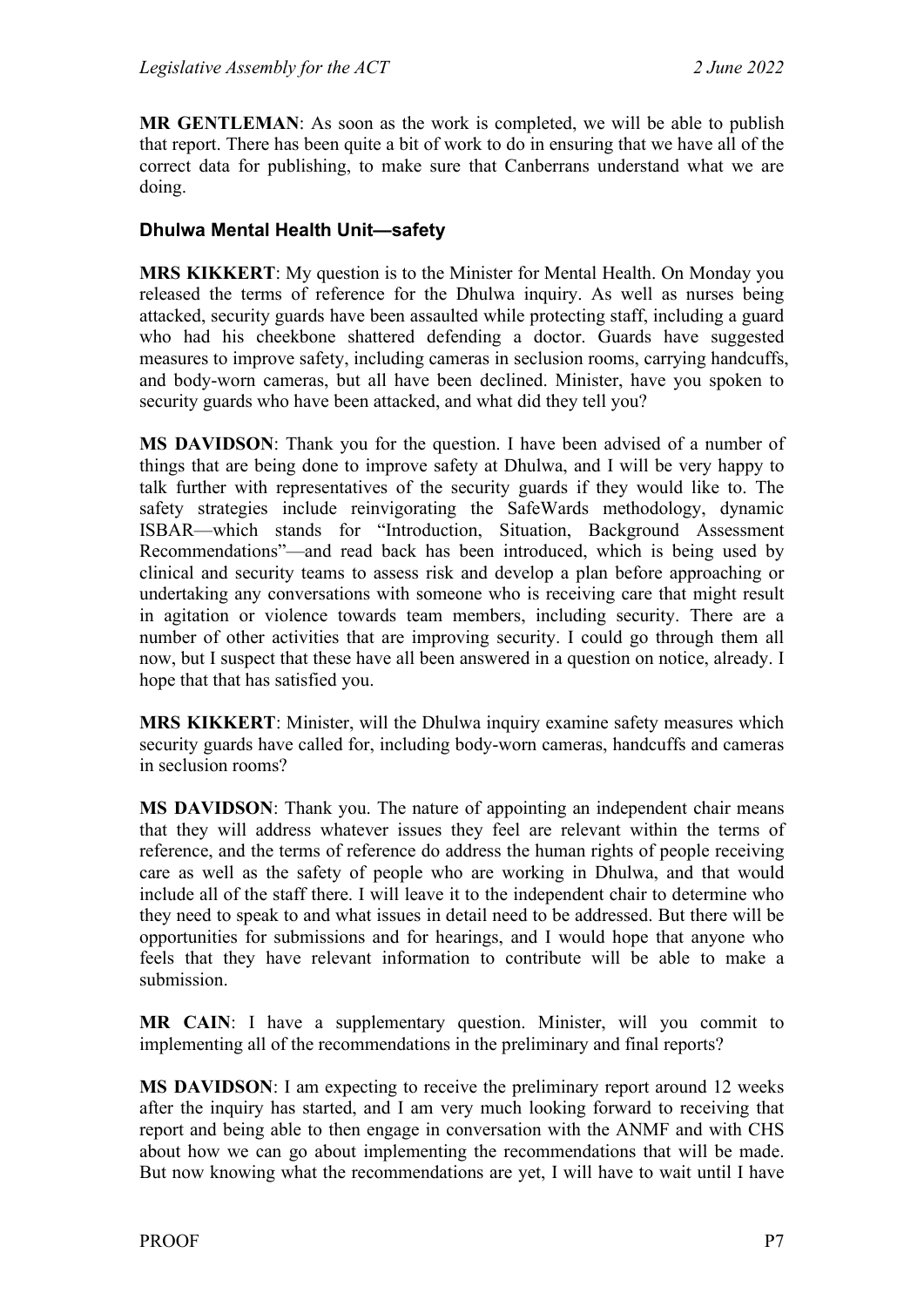received the report.

#### <span id="page-9-0"></span>**Light rail—stage 2**

**MS CLAY**: My question is to the Minister for Transport and City Services. Minister, recently an FOI request led to the release of the Mecone consultancy report, an urban infill capacity assessment. The report was released under FOI where it was determined that disclosure of the information could reasonably be expected to promote open discussion of public affairs and enhance the government's accountability as well as contribute to positive and informed debate on important issues or matters of public interest. Why was the report not pro-actively released?

**MR STEEL**: I thank the member for her question. This document was not prepared by my directorate, either Major Projects Canberra or Transport Canberra and City Services. It was prepared for the Environment, Planning and Sustainable Development Directorate. So I will not specifically talk to that document and the decision-making, which is not in my power under the FOI Act anyway.

What I would say in relation to the light rail project is that we have shown an unparalleled level of transparency in releasing the business case for both stage 1 and stage 2A to the community. No other government does that for light rail projects and other major infrastructure projects. It is reasonable to allow the government a period of time in order to consider documents, particularly those that relate to cabinet decision-making, and to be able to make policy decisions based on those documents.

We will be engaging extensively on the light rail stage 2A project and, following that, through to stage B, because this is the most complex project from a planning approvals point of view in the whole of Australia. There are going to be multiple points where we engage with the community on much of the technical documentation that is being prepared for the project as part of works approvals, as part of development application approvals and as part of Environmental Protection and Biodiversity Conservation Act approvals. That is part of the work that will be required by both houses of the parliament in the future.

We look forward to having more engagement than that on the project as well. There has also been ample opportunity for people to engage with the government with the pop-ups and through the extensive release of information that we have already made available on this project. There is a sensitive commercial element to it, so there will not be an opportunity to release some of that information while we are in that commercial process.

**MS CLAY**: Minister, are there other reports which the government is using to make informed decisions on the future of light rail stage 2 which are not yet released?

**MR STEEL**: There will be extensive reports will be made available to government, many of which will inform the commercial process that is underway as part of the procurement with Canberra metro for stage 2A and then in the future procurement on stage 2B. Of course, that information may be sensitive. In order to achieve the best value for money for the people of the Australian Capital Territory it will be necessary in some circumstances not to disclose that information, which could be of a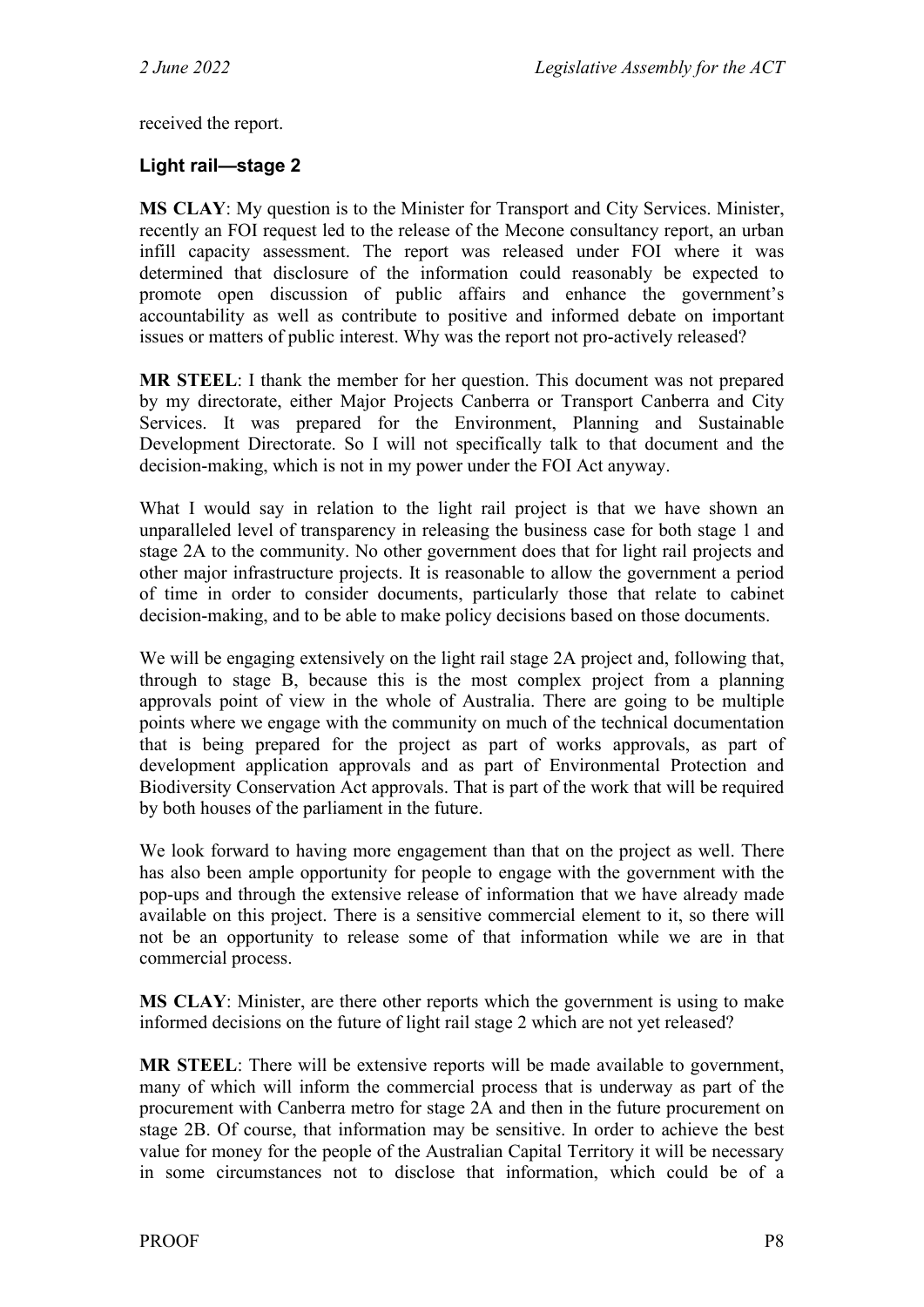commercial sensitive nature and could cause us to get a much poorer outcome from a value for money perspective on the project.

There will be extensive opportunities for people to engage on the various works approvals. We have had the works approval process already for raising London Circuit. All of the technical documentation was quite extensive. We are looking forward to engaging with the community on further works approvals for stage 2A as well as all the other planning approvals—consultation leading up to those approvals and engagement on the future design of this project going forward. There will be a lot of information that we are going to need to explain and put some context around as well. We will look at how we can provide as much information as we can to the community to help them engage with the design and implementation. We are committed to this project and bringing it down to Woden. We want to hear the community's engagement now on the design of that project.

**MR CAIN**: Minister, when is the expected delivery date for stage 2A?

**MR STEEL**: That is the process that we are going through as part of the procurement on stage 2A with Canberra Metro, so it is subject to that procurement process that is underway. Of course, we have already received works approval from the NCA on raising London Circuit. That will be the first major piece of work that has happened. Early works are already underway. We are looking forward to that occurring around the middle of this year, so very soon. We are getting started on RLC and, following that, we will get started on stage 2A.

*Mr Parton interjecting—*

#### <span id="page-10-0"></span>**Transport Canberra—fuel costs**

**MADAM SPEAKER**: Mr Parton, do you have a question, not an interjection?

**MR PARTON**: Yes, I do. Thank you, Madam Speaker. My question is to the Minister for Transport and City Services. Minister, what is the impact of rising fuel prices on Transport Canberra's bus operations, on two fronts: (a) obviously the increased cost associated with running the timetables and (b) the potential drift back to public transport because of the impact on the individual budgets of would-be public transport users?

**MR STEEL**: We know that rising fuel prices, particularly due to the war in Europe, are having an impact on many people across our city, including those businesses and organisations like Transport Canberra that use large amounts of fuel, particularly diesel fuel but also compressed natural gas, to run heavy vehicles. That would be having an impact on the price. I do not have any figures in front of me that I can provide on that, but that would certainly be adding to the fuel expenses, the operational expenses of Transport Canberra over this period of time.

We have the long-term Zero-Emission Transition Plan for Transport Canberra in place, to transition away from diesel and CNG buses to zero emissions buses, which have the potential to substantially bring down operating costs for vehicles, particularly through battery electric buses. We will be using the 100 per cent renewable electricity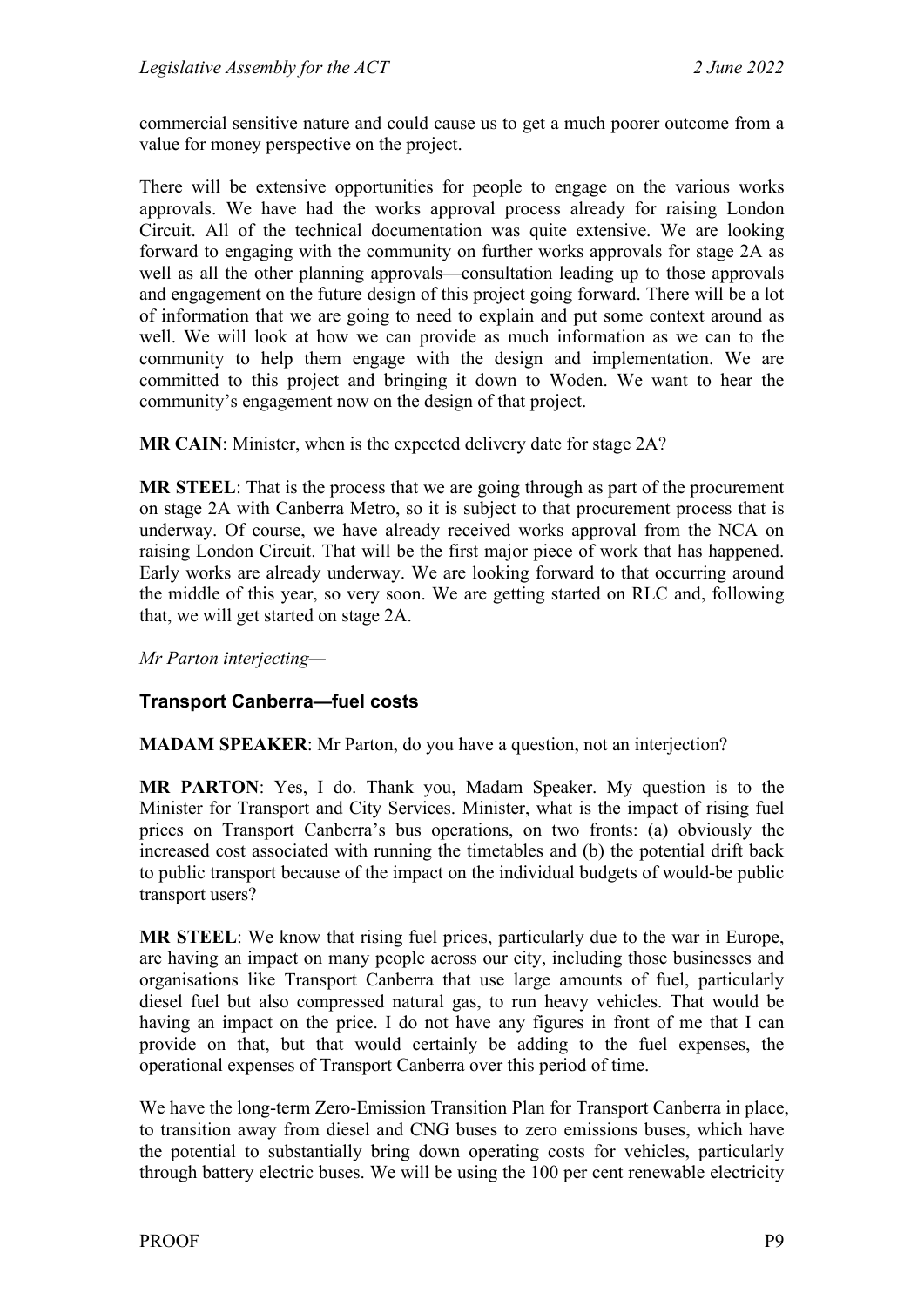in our grid. These are very efficient forms of public transport. Through the government's zero emissions action plan for other vehicles as well, we will be supporting the transition of the broader community onto those more affordable forms of transport to operate from a fuel point of view as well.

**MR PARTON**: Minister, what is the strategy in place to manage the cost increase from the rising fuel price? Can the minister take on notice the actual amount of the cost blowout because of that?

**MR STEEL**: I can. Obviously, it will change from day to day as fuel prices change, but I can have a look at, for a period in time, what the increase in the cost has been. If the opposition spokesperson is suggesting that we cut bus services if there is an increase in the fuel price, we are simply not going to do that. We know that these are critical bus services that people rely on and we are still going to provide those regardless of what the cost of fuel is on a daily basis.

We do have a long-term transition plan to transition to zero emissions. We have secured 12 electric buses to arrive this year. We are in the market at the moment to purchase a further 90 battery electric buses as well. We will keep on delivering the services that people rely on and that are providing a really great option for people who want to get on to public transport and do not want to use their private vehicle at the moment because it is expensive to operate. We are providing those services for them at the moment, despite the challenges that we have with COVID-19 and the number of people that we have seen furloughed during this period.

**MR CAIN**: Minister, has this drift back to public transport inspired a more definitive date for the end of the interim bus timetable and the resumption of normal services?

**MR STEEL**: It has been a very gradual shift back to public transport. I was at a conference in Sydney the other week, talking with other transport operators about the return to public transport. They are experiencing, in cities like Auckland and other cities around Australia, a similar very gradual shift, but we are still quite significantly down on what we were. From the patronage figures that I saw the other day, it is about 38 per cent down on where we were in 2019, which is of course the year before the pandemic that we are comparing ourselves to. So there is a long way to go.

What we are not going to do is bring back services to a full timetable if we cannot deliver those services, because it is critical, if buses are timetabled, that they actually show up. The interim timetable is giving us a level of flexibility to be able to still deliver those services while we have around 35 bus drivers furloughed or off on leave at any one time, caring for others who may be sick as well. We will not be stepping up until we have the certainty that we can deliver the services under the full timetable. Of course, services already run frequently. The rapids still run frequently and the route bus services on weekdays. We will be stepping that up as soon as we have the reliability that we can offer to the community.

#### <span id="page-11-0"></span>**Crace Community Recreation Park—lighting**

**MR BRADDOCK**: My question is to the Minister for Transport and City Services. We have been corresponding about a constituent concern regarding the lighting at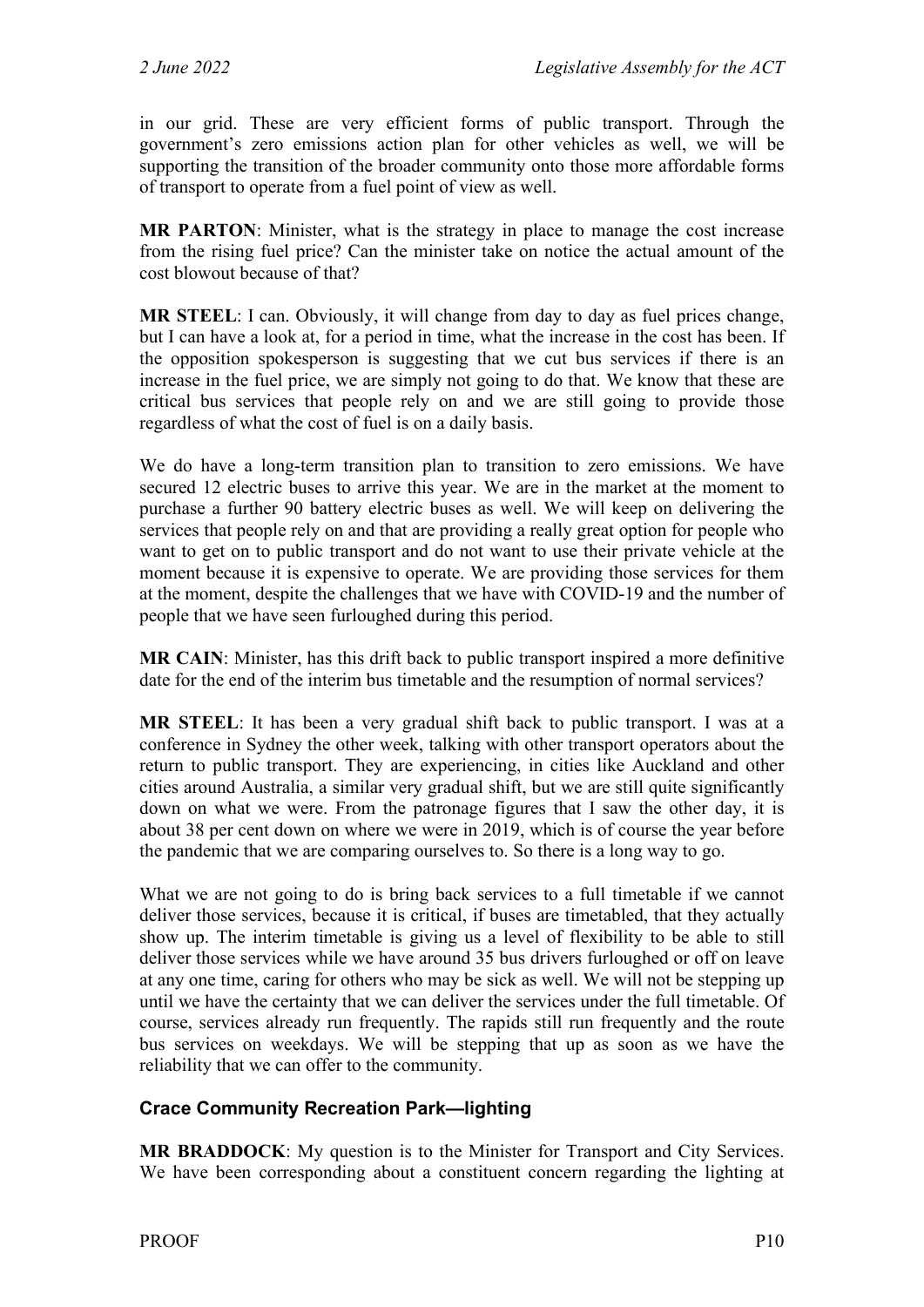Crace Community Recreation Park, and I would like to thank him for adding those lights to the regular inspection program. My question is: when, as a result of this program, will those lights be operational again, so that constituents will be able to utilise those facilities after dusk?

**MR STEEL**: I will take that on notice.

**MR BRADDOCK**: Can you please advise why these lights were not already in the regular inspection program?

**MR STEEL**: I thank the member for his question. My understanding is that, with this particular place, the recreation park, the custodian of this asset changed hands to Transport Canberra and City Services, away from the sport and recreation facilities area. As a result it was not on the regular inspection program. That has been corrected. We do not think this is necessarily a systemic issue elsewhere; it has been an issue specifically related to this park, and that has been resolved. I will get back to you in relation to the specific issues regarding these lights and when they will be fixed.

**MS CLAY**: Minister, which parks around Canberra are part of the regular inspection program?

**MR STEEL**: I think the member asked me which are not on the regular inspection program?

**Ms Clay**: Either way. I asked which are, but whichever suits you.

**MR STEEL**: I will have to take that on notice. I expect there will be a very extensive list of parks that on there. I am happy to dig out that level of information. As I said I do not think it is necessarily a systemic issue. It is something that has arisen as a result of a change in custodianship.

#### <span id="page-12-0"></span>**LGBTIQ+ community—federal government**

**MS ORR**: My question is to the Chief Minister. Chief Minister, the ACT has led the nation in many areas of reform for LGBTIQ+ Canberrans. How will the change of federal government lead to further opportunity for reform in this area?

**MR BARR**: I thank Ms Orr for the question. I think there are a range of areas where we can collaborate with the commonwealth to achieve further progress for LGBTIQ+ Canberrans. Some of those examples include following the ACT's lead on legislating discrimination protections for LGBTI children and staff in education institutions. I think there is an opportunity to get a nationally consistent approach, looking at the ACT legislation as a potential template.

I think we can work together to improve access to gender-affirming care under Medicare for trans and gender-diverse Australians. I think we can work together to review and reform documentation requirements, including the use of passports and birth certificates as they affect trans and intersex communities. Importantly, also, we can look forward to the end of the culture wars and the attempts to use the LGBTIQ+ community—politically the trans community—as a political wedge, as we saw in the